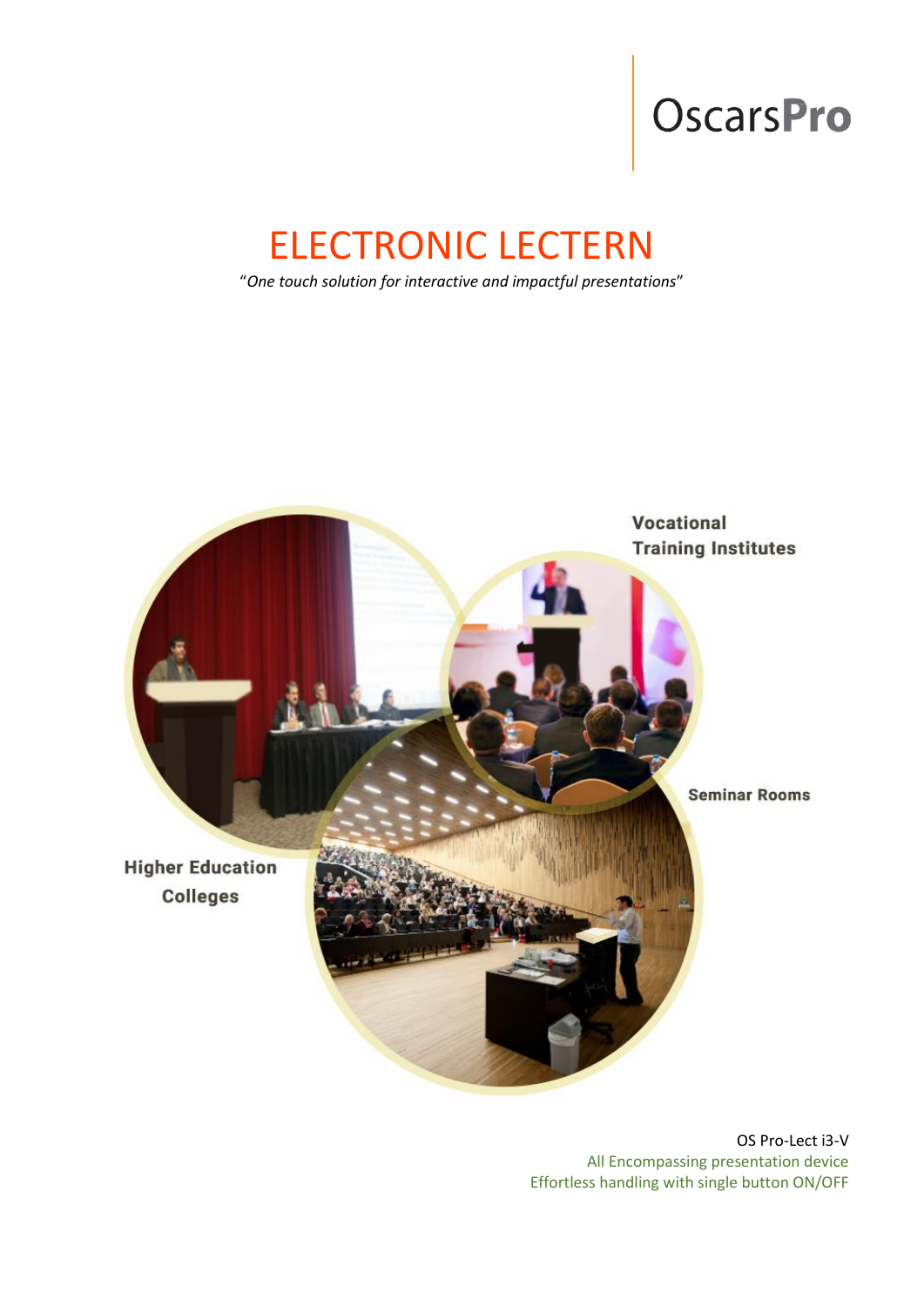### **OscarsPro**

#### Electronic Lectern

#### **Built in devices**

| Amplifier                             | 50 Watts amplifiers with built-in wireless microphone receiver                    |
|---------------------------------------|-----------------------------------------------------------------------------------|
| Speakers                              | 30 x 2 Watts                                                                      |
| Wireless Microphone Units             | Lapel and handheld mic x 1                                                        |
| Central Controller                    | Audio In x 2, Video In x 2, VGA In x 2                                            |
| Gooseneck Microphone                  | Cardiods/Lobar directivity Gooseneck Microphone 21.5cm with XLR output,           |
|                                       | permanent polarized, condenser, Phantom powered (no batteries required), ON/OFF   |
|                                       | Switch, ON/OFF LED light indicator.                                               |
| <b>Sliding Trays</b>                  | Provision for keeping Keyboard mouse and Laptop                                   |
| Power Supply                          | AC Supply, 180 -240V, 50Hz                                                        |
| Lock Mechanism                        | All the locks fitted in the powder coated steel body have a single key. Different |
|                                       | podiums key is not interoperable.                                                 |
| EMC and Safety (for safety &          | Password protection and physical key for secure access to system integrated       |
| display)                              | authentication system having RFID                                                 |
| <b>Console Panel Ports</b>            | RGB In, USB                                                                       |
| Power Consumption                     | 300 Watt Maximum                                                                  |
| Lan Connection                        | RJ45 Lan port at the panel to connect network                                     |
| <b>Construction/Exclusive Chassis</b> | Wheel and floor mounted made of polymer coated CRCA steel body (MS sheet of<br>а. |
|                                       | 1.6 mm thick)                                                                     |
|                                       | Wooden top has a Lock and Key with and a smooth sliding cover for<br>b.           |
|                                       | opening/closing on both sides, free standing adjustable tilt.                     |
|                                       | Podium has housing and construction for visual presenter.<br>c.                   |
|                                       | Podium body with nil screws visibility.<br>d.                                     |
| <b>Display</b>                        | Capacitive touch with adjustable tilt mechanism with 3 mm overlay                 |
| Screen                                | Backlit LED, 53 cm                                                                |
| Resolution                            | 1920 x 1080 full hd                                                               |
| <b>Interactive Resolution</b>         | 4000 LPI (Lines per Inch)                                                         |
| <b>Brightness</b>                     | <b>300 NITS</b>                                                                   |
| <b>Aspect Ratio</b>                   | 16:10                                                                             |
| Screen Tilt                           | Manual                                                                            |
| <b>Touch Capability</b>               | Touch via finger and stylus.                                                      |
| <b>Reading Accuracy</b>               | ±0.5 mm (centre)                                                                  |
| <b>Viewing Angles</b>                 | 160 vertical and 170 horizontal                                                   |
| <b>Response Time</b>                  | Rapid response time of 5ms                                                        |